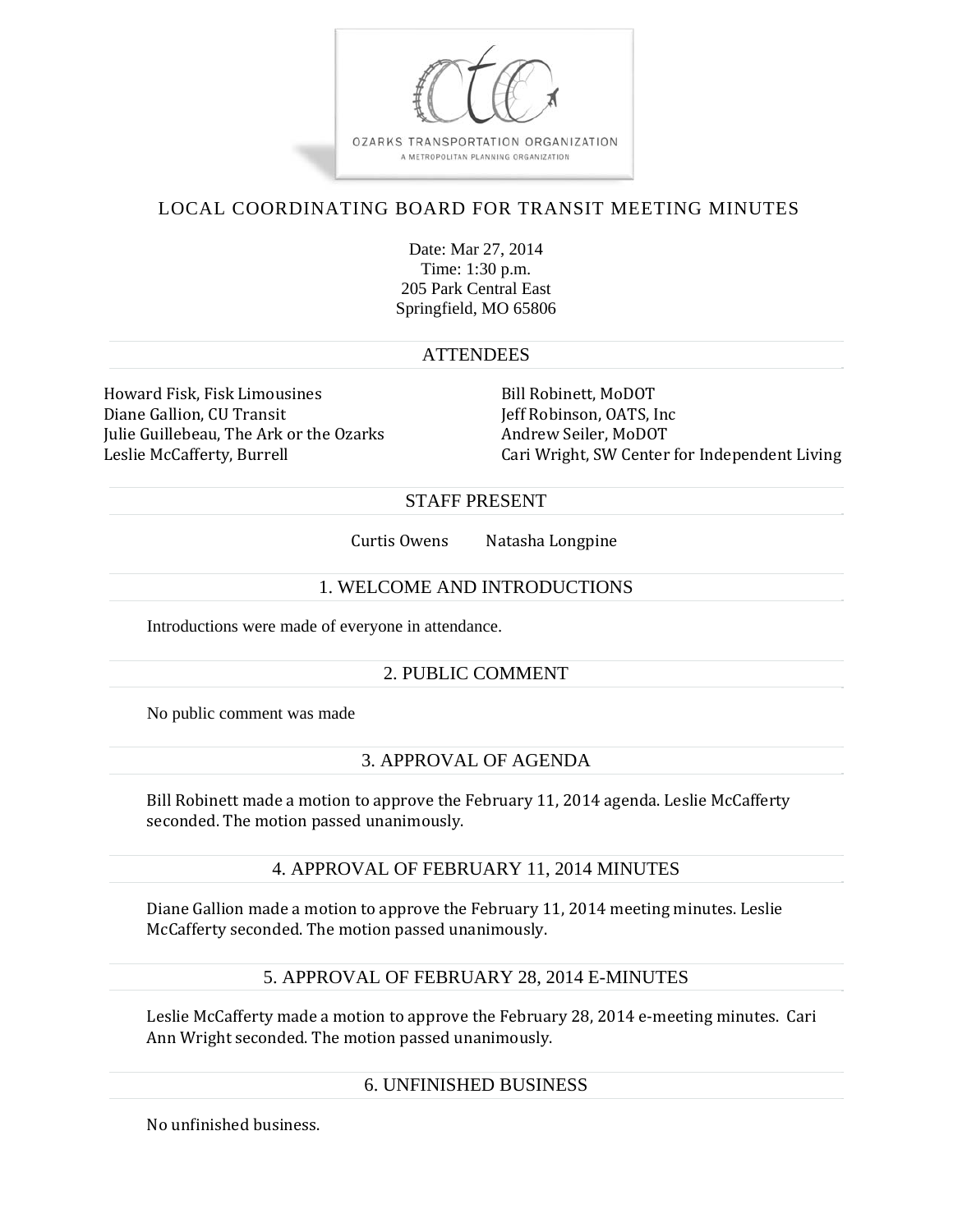a. SWI Industrial Solution, Inc., formerly known as Springfield Workshop, has notified OTO that the 2012 awarded vehicle under the SAFETEA-LU legislation no longer wishes to be awarded this vehicle. Curtis Owens informed the LCBT that he has forwarded this letter to MoDOT. MoDOT has accepted the withdraw letter for this vehicle. Curtis informed the LCBT that MoDOT did not expound as to whether the vehicle could be re-awarded to an OTO area agency or if it would go back to MoDOT. Howard Fisk stated that he hoped that another agency in the OTO area would have the opportunity to receive this vehicle award. Diane Gallion asked if another agency could accept this award. Leslie McCafferty stated that Springfield Workshop was ranked first followed by Burrell, Inc. There were no other applications for this grant cycle.

# Information only

b. 5310 Application was presented to the LCBT in draft form by Curtis. Curtis explained that due to situations beyond OTO's control, the time frame for application is going to be pushed out to a later date than what was originally anticipated. Curtis provided a flow chart along with draft 5310 application review. MoDOT has commented on the draft application and City Utilities will forward comments as well. Curtis informed the LCBT that the application was simple, had three parts, and an appendix section that must be completed when making application for funding request. The Part I in the draft application describes the project type and matching funds information. The Part II section is an organization description. Part III is the project selection criteria that will be sent to the OTO Board of Directors. The Appendices section A thru R is the certification section. Diane inquired about the funding amount for FY13 and FY14. Curtis stated that for FY13 and FY14, the capital  $55$  percent was \$220,920, the capital and operating 35 percent was \$177,343 and the 10 percent administrative funds was \$50,669. Bill Robinett recommended that the Appendices be simplified to a single check sheet that could be signed one time instead of having each sheet signed as a single form. Curtis mentioned that on page 3 of the draft application, a check sheet was provided. Diane asked if the project list on page 11 could meet more than one category. Curtis replied that yes project could meet more than one category and that the list provided was not a comprehensive list. He also stated that the FTA proposed Circular 9070.1G stated that projects could be beyond that sample list. Diane stated on page 8, the term designated recipient and sub recipient should be used to cover the 35 percent portion because both types of applications may be submitted.

## Information only

c. 5310 Application workshop was presented to the LCBT. Curtis explained that Steve Billings was willing to come April 25<sup>th</sup> to a 5310 workshop. But after discussion with MoDOT this workshop will be rescheduled to a later date.

Curtis put together a flowchart of activities for the  $5310$  program. He explaining that the timeline would be pushed out to a later date than anticipated. The flowchart steps include a proposed timeline of the following activities:

- 1. MOU completed March 2014
- 2. Governor approves designated recipient April 2014
- 3. OTO Application Finalized
	- a. OTO Application Process